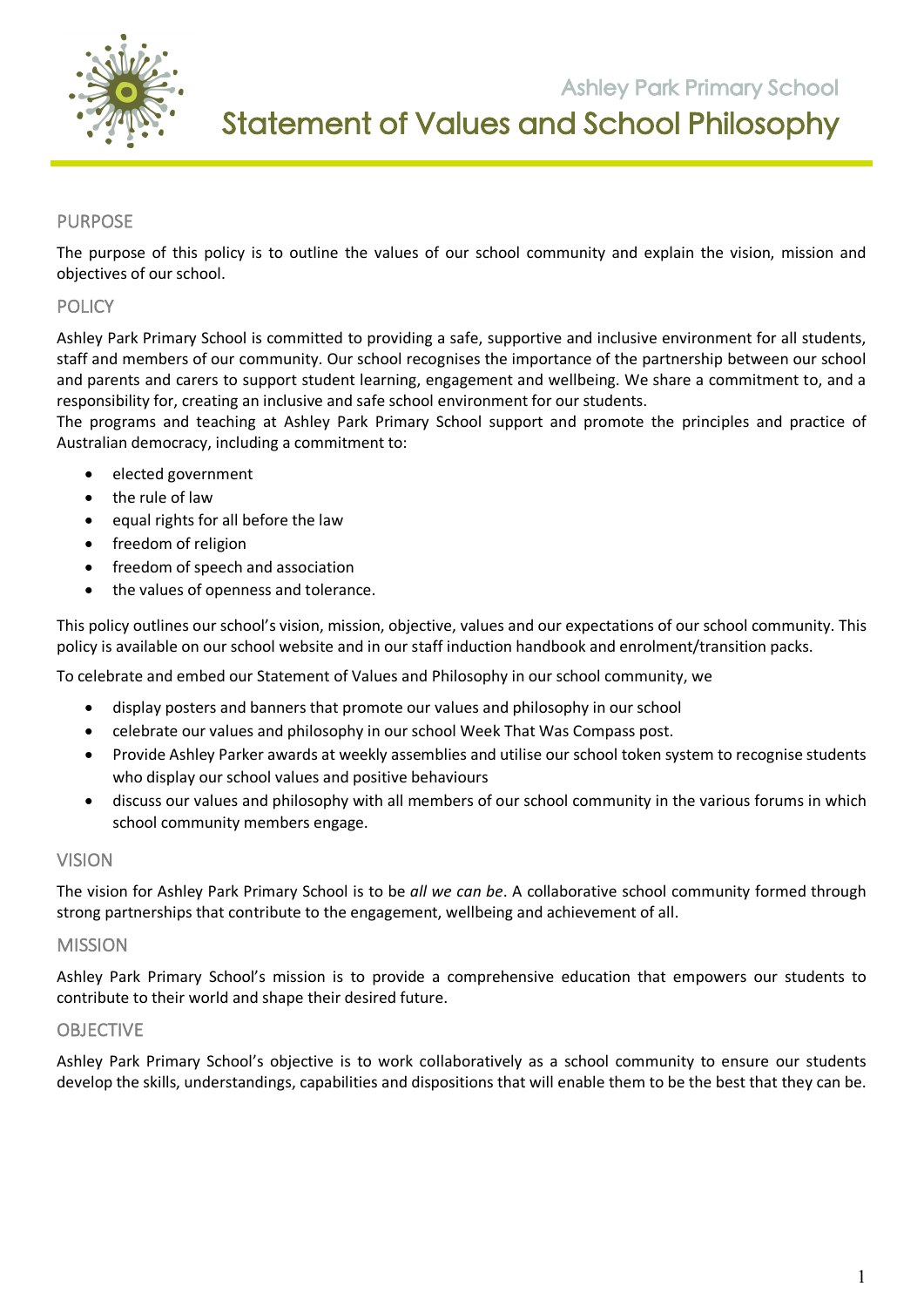# VALUES

Ashley Park Primary School's values are

**Be kind** – *to self and others.*

**Be responsible** – *for learning at school and learning at home, for actions, belongings and school equipment.*

**Be all we can be** – *independently and collaboratively, to achieve our best.*

# BEHAVIOURAL EXPECTATIONS

Ashley Park Primary School acknowledges that the behaviour of staff, parents, carers and students has an impact on our school community and culture. We acknowledge a shared responsibility to create a positive learning environment for the children and young people at our school.

As principals and school leaders, we will:

- uphold and enact our school values
- model positive behaviour and effective leadership
- communicate politely and respectfully with all members of the school community
- work collaboratively to create a school environment where respectful and safe behaviour is expected of everyone
- behave in a manner consistent with the standards of our profession and meet core responsibilities to provide safe and inclusive environments
- plan, implement and review our work to ensure the care, safety, security and general wellbeing of all students at school
- identify and support students who are or may be at risk
- do our best to ensure every child achieves their personal and learning potential
- work with parents to understand their child's needs and, where necessary, adapt the learning environment accordingly
- respond appropriately when safe and inclusive behaviour is not demonstrated and implement appropriate interventions and sanctions when required
- inform parents of the school's communication and complaints procedures
- ask any person who is acting in an offensive, intimidating or otherwise inappropriate way to leave the school grounds.

As teachers and non-teaching school staff, we will:

- uphold and enact our school values
- model positive behaviour to students consistent with the standards of our profession
- communicate politely and respectfully with all members of the school community
- proactively engage with parents about student outcomes
- work with parents to understand the needs of each student and, where necessary, adapt the learning environment accordingly
- work collaboratively with parents to improve learning and wellbeing outcomes for students with additional needs
- communicate with the principal and school leaders in the event we anticipate or face any tension or challenging behaviours from parents
- treat all members of the school community with respect.

As parents and carers, we will:

- uphold and enact our school values
- model positive behaviour to our child
- communicate politely and respectfully with all members of the school community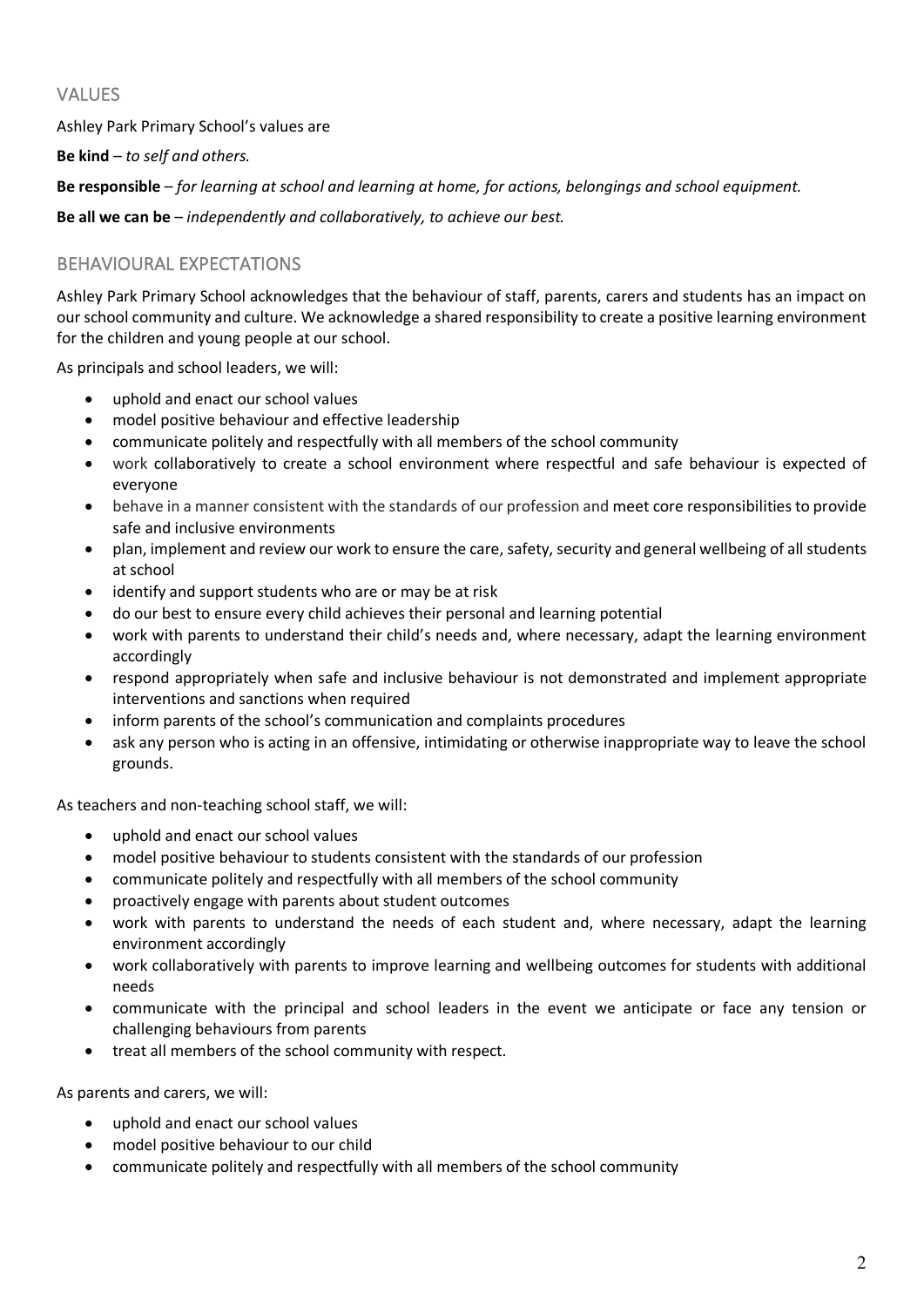- ensure our child attends school on time, every day the school is open for instruction
- take an active interest in our child's school and learning
- work with the school to achieve the best outcomes for our child
- communicate constructively with the school and use expected processes and protocols when raising concerns and refrain from using social media to voice complaints or discuss issues in this public forum
- support school staff to maintain a safe learning environment for all students
- follow the school's processes for communication with staff and making complaints
- treat all school leaders, staff, students, and other members of the school community with respect
- discuss Ashley Park Primary School with pride and celebrate the efforts, successes and achievements of your child and the school.

As students, we will:

- uphold and enact our school values
- model positive behaviour to other students
- communicate politely and respectfully with all members of the school community.
- behave in a safe and responsible manner
- respect ourselves, other members of the school community and the school environment.
- actively participate in school
- not disrupt the learning of others and make the most of our educational opportunities.

As community members, we will:

- support the values of the school
- model positive behaviour to the school community
- treat other members of the school community with respect
- support school staff to maintain a safe and inclusive learning environment for all students
- utilise the school's processes to communicate with staff and submit complaints and refrain from using social media to voice complaints or discuss issues in this public forum.
- discuss Ashley Park Primary School with pride and celebrate the efforts, successes and achievements of the school community.

# UNREASONABLE BEHAVIOURS

Schools are not public places, and the Principal has the right to permit or deny entry to school grounds (for more information, see our *Visitors Policy*).

Unreasonable behaviour that is demonstrated by school staff, parents, carers, students or members of our school community will not be tolerated at school, or during school activities.

Unreasonable behaviour includes:

- speaking or behaving in a rude, manipulative, aggressive or threatening way, either in person, via electronic communication or social media, or over the telephone
- the use or threat of violence of any kind, including physically intimidating behaviour such as aggressive hand gestures or invading another person's personal space
- sending demanding, rude, confronting or threatening letters, emails or text messages
- sexist, racist, homophobic, transphobic or derogatory comments
- the use of social media or public forums to make inappropriate or threatening remarks about the school, staff or students.

Harassment, bullying, violence, aggression, threatening behaviour and unlawful discrimination are unacceptable and will not be tolerated at our school.